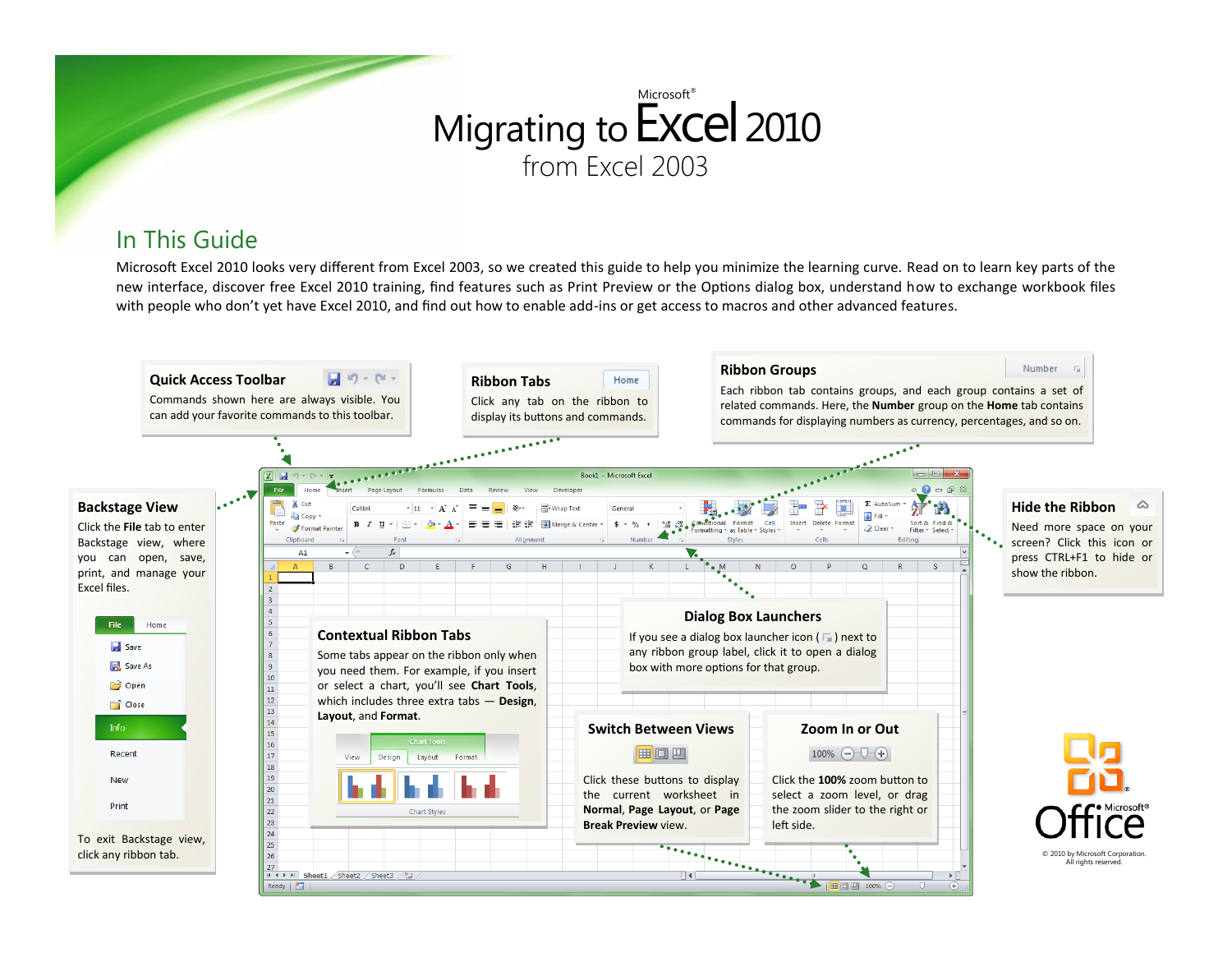# Migrating to Excel 2010 from Excel 2003 Microsoft<sup>®</sup>

#### How to get started with Excel 2010

If you've been using Microsoft Excel 2003 for a long time, you'll no doubt have questions about where to find Excel 2003 commands and toolbar buttons in Excel 2010.

We have many free resources available to help you learn Excel 2010, including training courses and menu-to-ribbon guides. To find these materials, click the **File** tab in the main program window, and then click **Help**. Then, under **Support**, click **Getting Started**.



On the Web page that opens, click the links to the items that interest you. In particular, the interactive menu-to-ribbon guide is a real timesaver. When you click any Excel 2003 command, it shows you exactly where that command is located in Excel 2010.

#### Where are my menus and toolbars?

In Excel 2010, a wide band spans the top of the main program window. This is the ribbon, and it replaces the old menus and toolbars. Each tab on the ribbon has different buttons and commands that are organized into ribbon groups.

When you open Excel 2010, the ribbon's **Home** tab is displayed. This tab contains many of the most frequently used commands in Excel. Pay attention to the commands on the far right  $-$  for example, those found in the **Cells** and **Editing** groups. These can be easy to miss at first glance. In the **Cells** group, you'll find commands for inserting, deleting, and formatting sheets, rows, and columns. In the **Editing** group located right next to it, you'll find the **AutoSum** button, plus commands for filling and clearing cells.

| Insert |  |                     | Delete Format               | △ Clear - | $\Sigma$ AutoSum $\sim$<br>Fill * | Sort & Find &<br>Filter * Select * |
|--------|--|---------------------|-----------------------------|-----------|-----------------------------------|------------------------------------|
|        |  | Insert Cells        |                             |           | Editing                           |                                    |
| æ      |  |                     | <b>Insert Sheet Rows</b>    |           |                                   |                                    |
| Ŧ      |  |                     | <b>Insert Sheet Columns</b> |           | R                                 | ς                                  |
|        |  | <b>Insert Sheet</b> |                             |           |                                   |                                    |

The ribbon adjusts its appearance to fit your computer's screen size and resolution. On smaller screens, some ribbon groups may display only their group name, not their commands. In that case, simply click the small arrow on the group button to reveal the commands.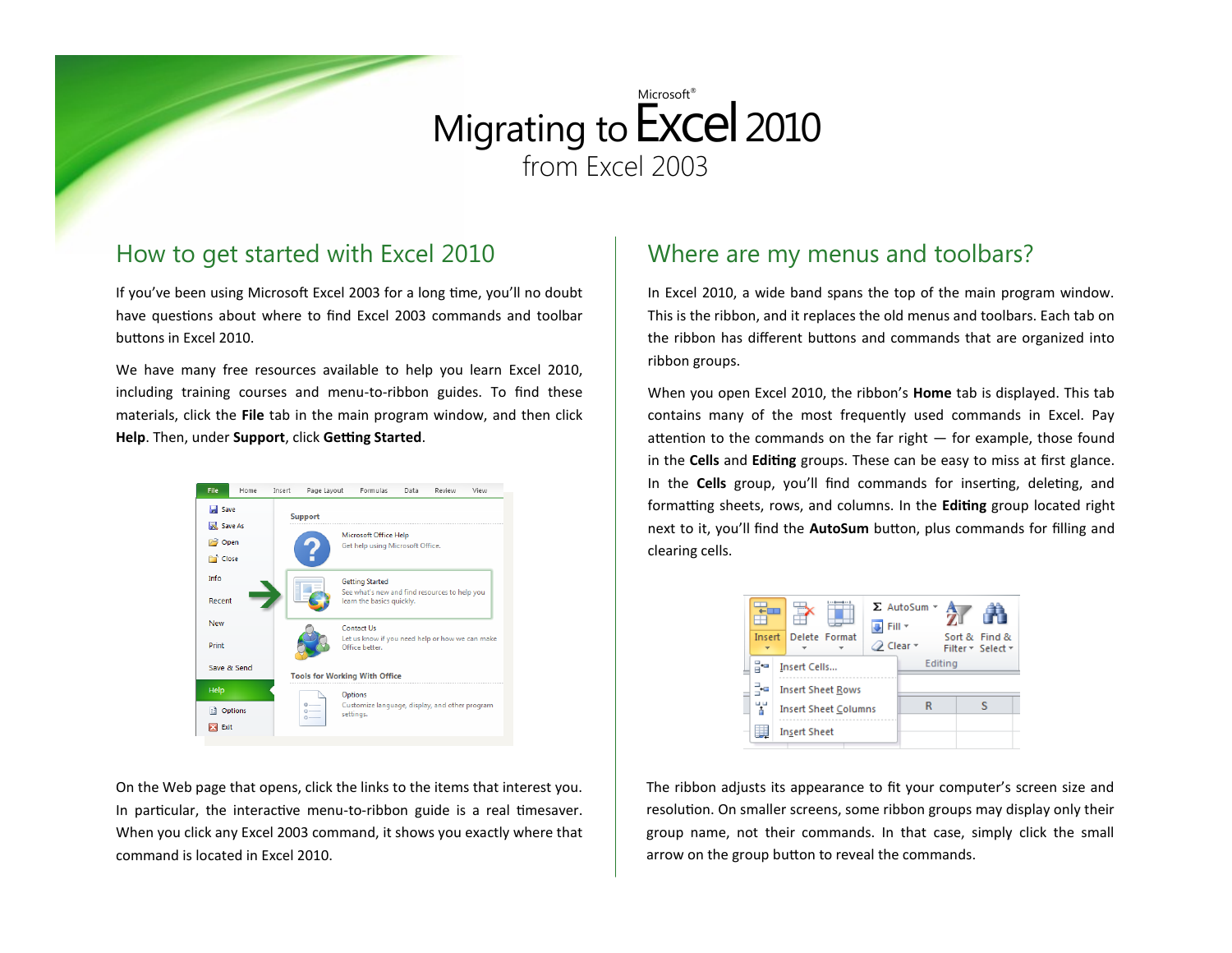#### Migrating to **EXCel** 201 from Excel 2003 **Excel 2010** Microsoft®

### Things you might be looking for

Look over the table below to find some of the common and familiar things that you might be looking for in Excel 2010. Although this list isn't comprehensive, it's a good place to start. To find the full list of Excel 2010 commands, click the **File** tab, click **Help**, and then click **Getting Started**.

| <b>To</b>                                                                                                      | Click       | And then look in the                                                          |
|----------------------------------------------------------------------------------------------------------------|-------------|-------------------------------------------------------------------------------|
| Create, open, save, print, preview, protect, send, or convert files                                            | File        | Backstage view (click the links on the left side in this view)                |
| Insert, delete, format, or find data in cells, columns, and rows                                               | Home        | Number, Styles, Cells, and Editing ribbon groups                              |
| Add PivotTables, Excel tables (formerly lists), charts,<br>sparklines, hyperlinks, or headers and footers      | Insert      | Tables, Charts, Sparklines, Links, and Text ribbon groups                     |
| Set page margins and page breaks, specify print area, or repeat rows                                           | Page Layout | Page Setup and Scale to Fit ribbon groups                                     |
| Find functions, define names, or troubleshoot formulas                                                         | Formulas    | Function Library, Defined Names, and Formula Auditing<br>ribbon groups        |
| Import data, connect to a data source, sort data, filter data,<br>validate data, or perform a what-if analysis | Data        | Get External Data, Connections, Sort & Filter<br>and Data Tools ribbon groups |
| Check spelling, review and revise, or protect a workbook                                                       | Review      | Proofing, Comments, and Changes ribbon groups                                 |
| Switch between worksheet views or active workbooks,<br>arrange windows, freeze panes, or record macros         | View        | Workbook Views, Window, and Macros ribbon groups                              |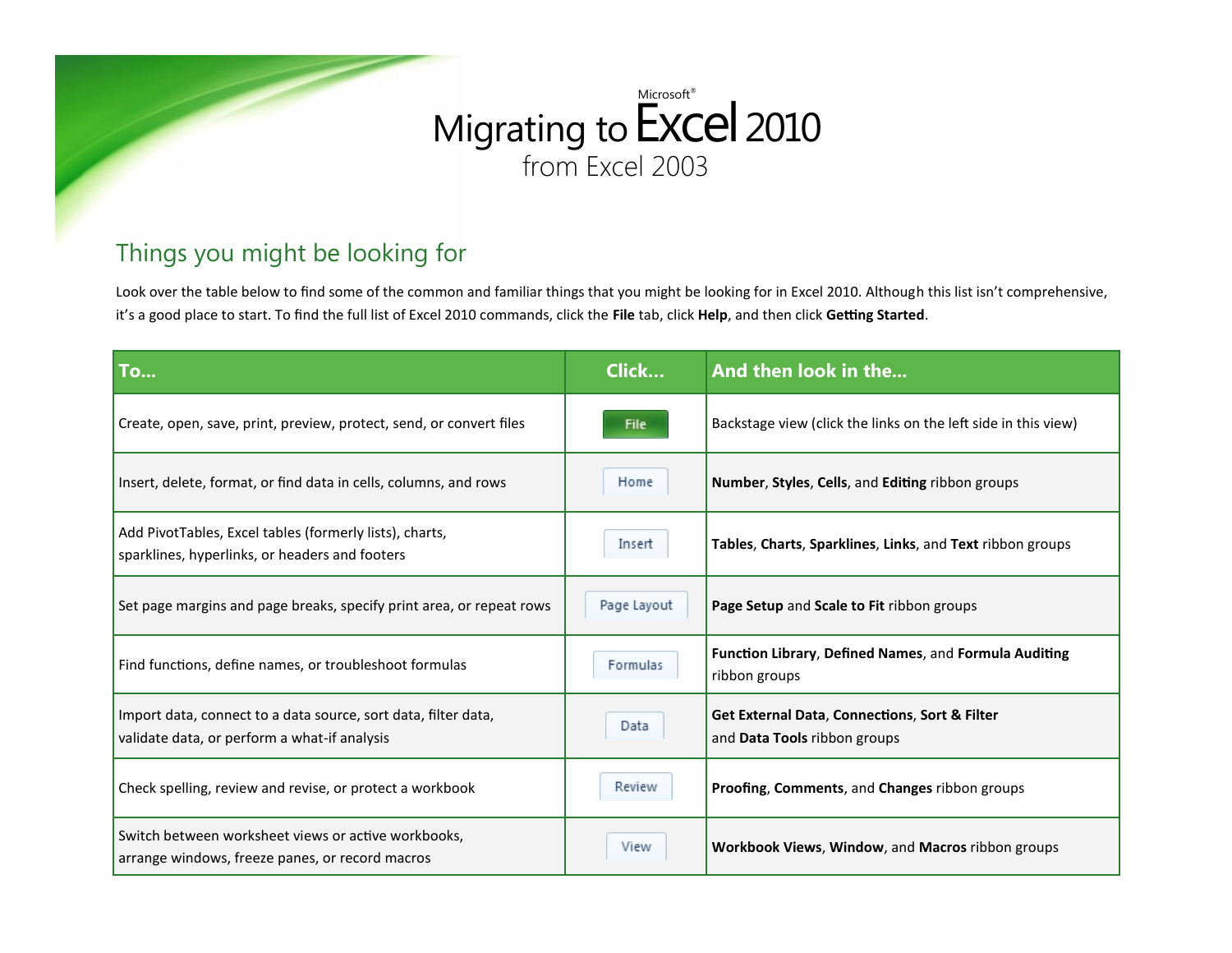#### Where is Print Preview?

In Excel 2010, Print Preview no longer appears in a separate window. Look for it in Backstage view alongside other useful print-related settings.

| File<br>Home<br>Insert<br>Save<br>Save As<br><b>P</b> Open<br>Close<br>Info<br>Recent<br><b>New</b> | Page Layout<br>Formulas<br>Review<br>View<br>Data<br>Print<br>۰<br>Copies: 1<br>$\overline{\phantom{a}}$<br>Print | Developer                                                                                                                                                                                                      |
|-----------------------------------------------------------------------------------------------------|-------------------------------------------------------------------------------------------------------------------|----------------------------------------------------------------------------------------------------------------------------------------------------------------------------------------------------------------|
|                                                                                                     |                                                                                                                   |                                                                                                                                                                                                                |
|                                                                                                     |                                                                                                                   | <b>Name</b><br><b>Prim - April</b><br>Prize - May<br><b>Max - Jan</b><br><b>Max-Feb.</b><br><b>Prize - March</b><br>Price Try<br>\$133.00<br><b>KBO Calling</b><br>sun u l<br>\$122.00<br>\$144.00<br>\$141.00 |
|                                                                                                     |                                                                                                                   | \$209.00<br>\$226.00<br>\$198.00<br>\$200.00<br><b>T20 Derailer</b><br>199.99                                                                                                                                  |
|                                                                                                     |                                                                                                                   | \$8.00<br><b>Branded Hat - Mens</b><br>\$7.99<br>\$11.00<br>\$4.00<br>\$12.00                                                                                                                                  |
|                                                                                                     | ത<br><b>Printer</b>                                                                                               | <b>Standard Hart - Midmens</b><br>\$9.00<br>\$15.00<br>\$20.00<br>\$8.00<br>\$6.00                                                                                                                             |
|                                                                                                     |                                                                                                                   | \$27.99<br>\$27.00<br>\$30.00<br>sac oo 1<br>\$20.00<br>Of Sept.                                                                                                                                               |
|                                                                                                     |                                                                                                                   | \$139.99<br>\$116.00<br>\$109.00<br>\$126.00<br>124 Series Composite Seat<br>cos co<br>\$96.00<br><b>XII Laft Treasure Tim Lug</b><br>590.99<br>\$92.00<br>\$47.00<br>ses on                                   |
|                                                                                                     |                                                                                                                   | \$215.00<br>\$106.00<br>\$141.00<br><b>XII Rate Threaded The Luc</b><br>1108.00<br>\$100.00                                                                                                                    |
|                                                                                                     |                                                                                                                   | <b>Edra Baunov Gd Seat</b><br>\$134.00<br>\$70.00<br>550.00<br>\$104.99<br>\$30.00                                                                                                                             |
|                                                                                                     | Ready<br>٠                                                                                                        | \$20.00<br>\$9.00<br>\$35.00<br>\$9.00<br>The Patich Kit<br>58.99                                                                                                                                              |
|                                                                                                     |                                                                                                                   | \$5.00<br>\$5.00<br>The Regalinity (Now with more air)<br>\$4.99<br>\$5.00<br>\$5.00                                                                                                                           |
|                                                                                                     |                                                                                                                   | \$190.00<br>\$210.00<br>Go Fournet Hill Autor<br>\$141.99<br>\$175.00<br>\$250.00                                                                                                                              |
|                                                                                                     | <b>Printer Properties</b>                                                                                         | \$22.99<br>\$52.00<br>\$34.00<br>\$42.00                                                                                                                                                                       |
|                                                                                                     |                                                                                                                   | Dearte Powered Hill Arate<br>\$24.00<br>\$9.00<br>\$12.00<br>\$30.00<br>Shert Chain(6)<br>54.99<br><b>COR CO</b>                                                                                               |
|                                                                                                     |                                                                                                                   | \$100.00<br>\$140.00<br>1111.00<br>\$141.00<br>station                                                                                                                                                         |
|                                                                                                     | <b>Settings</b>                                                                                                   | Lang Chain (11)<br>\$52.00<br>543.99<br>\$50.00<br>\$45.00<br>\$56.00<br>Chain Unit no Top                                                                                                                     |
|                                                                                                     |                                                                                                                   | \$153.00<br>Car Maurit (Roof)<br>\$200.00<br>\$170.00<br>\$180.00<br>\$127.00                                                                                                                                  |
| Print                                                                                               |                                                                                                                   | \$270.00<br>\$250.00<br>\$190.00<br>\$222.00<br>Car Mount (Rear)<br>\$163.00                                                                                                                                   |
|                                                                                                     | <b>Print Active Sheets</b>                                                                                        | \$32.00<br>\$22.00<br>\$22.99<br>\$43.00<br>\$15.00<br>Entrendi Ing Tool                                                                                                                                       |
|                                                                                                     |                                                                                                                   | \$5.00<br>\$5.00<br>\$5.00<br>\$5.00<br><b>Sharford Energy San</b><br>\$4.99                                                                                                                                   |
|                                                                                                     | Only print the active sheets                                                                                      | 55.99<br>\$12.00<br>\$14.00<br>\$6.00<br>\$30.00<br><b>Directive Energy Date</b>                                                                                                                               |
| Save & Send                                                                                         |                                                                                                                   | \$220.00<br>\$180.00<br>\$150.00<br>ston on<br>\$250.00<br>No-Hendelli ding lib                                                                                                                                |
|                                                                                                     | ۰<br>$\blacktriangle$                                                                                             | \$30.00<br>\$30.00<br>\$15.00<br>111.00<br>Combination Last<br>\$5.00                                                                                                                                          |
|                                                                                                     | Pages:<br>to<br>÷<br>$\rightarrow$                                                                                | 54.99<br>\$11.00 l<br>\$32.00<br>130.00<br>\$5.00<br>Key Lack                                                                                                                                                  |
|                                                                                                     |                                                                                                                   | \$26.00 L<br>\$35.00<br>\$24.00  <br>\$22.99<br>\$32.00<br>Sendard Leading Chair                                                                                                                               |
| Help                                                                                                | <b>Print on Both Sides</b>                                                                                        | \$55.00<br>\$53.00<br><b>SAR 00    </b><br>\$47.99<br>\$47.00<br>Drive Licking Chain                                                                                                                           |
|                                                                                                     | ٠                                                                                                                 | \$85.00<br>\$99.00<br>Eacutive Lodding Chain<br>\$77.99<br>\$99.00<br>\$105.00                                                                                                                                 |
| a<br>Options                                                                                        | Flip pages on long edge<br>Collated                                                                               | sses or<br>$-0.1011$                                                                                                                                                                                           |
| ×<br>Exit                                                                                           | œn<br>٠<br>1,2,3 1,2,3 1,2,3                                                                                      | -TE Enab<br>durante di co-<br><b>SEGAN</b><br>and the state of the<br>ment of the                                                                                                                              |
|                                                                                                     | <b>Landscape Orientation</b>                                                                                      | CERKIN                                                                                                                                                                                                         |

Click the **File** tab, and then click **Print**. The right side of the window shows a preview of how the current worksheet will look when printed. If the worksheet is blank, no preview image appears.

You can use the left side of the window to fine-tune your preferences for example, to make all worksheet columns fit on a single, printed page or to change the orientation from portrait to landscape.

If you want to set additional print options, click the **Page Setup** link under the printing options, or click the **Page Layout** tab on the ribbon to close Backstage view and display other options.

### What happened to Tools | Options?

Looking for the Excel program settings that let you control things like how many blank sheets to create in a new workbook or what the default font and font size for worksheets should be?

Click the **File** tab, and then click **Options**. This opens the **Excel Options** dialog box, where you can customize your Excel settings and preferences.



Several settings in the **Excel Options** dialog box apply only to the open workbook or to a particular worksheet. Other options apply to Excel in general and will affect all workbooks. In addition, some preferences (for example, the color scheme) will apply to all other Microsoft Office 2010 programs that you have installed.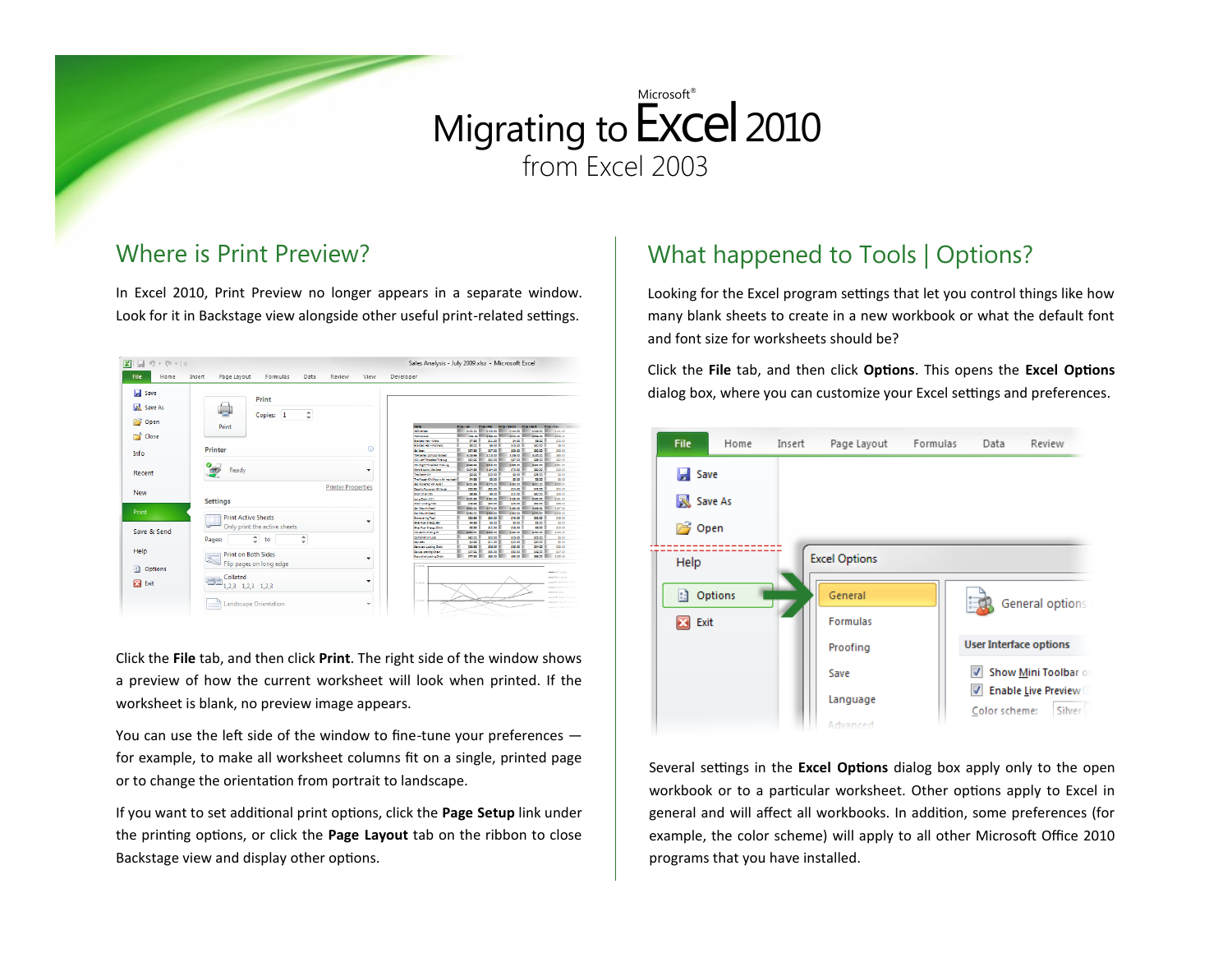#### Keep your favorite commands nearby



The Quick Access Toolbar in the upper-left corner of the Excel program window provides shortcuts to commands you'll use often.

By adding buttons to this toolbar, you can keep all of your favorite commands visible at all times, even when you switch ribbon tabs.

Click the drop-down arrow next to the Quick Access Toolbar to turn on or off any of the commands listed on the shortcut menu. If the command you want to add isn't shown in the list, switch to the ribbon tab where the button appears and then right-click it there. On the shortcut menu that appears, click **Add to Quick Access Toolbar**.



### Create ribbon tabs or groups of your own



You can customize ribbon commands by putting buttons into ribbon groups where you want them to appear, or by creating custom ribbon tabs of your own.

Right-click any ribbon group and then click **Customize the Ribbon**. In the **Excel Options** dialog box that appears, you can then add commands to your own tabs or groups. For example, you could create a tab called **Quick Format**, and then add your favorite formatting commands to a custom group on this tab.

If you make a mistake, you can use the **Reset** button to reset all customizations and go back to the default ("factory") settings.



Not all older Excel commands appear on the ribbon, but they're still available. If you can't live without some of these, simply add them to the ribbon or to the Quick Access Toolbar.

In the **Excel Options** dialog box, in the **Choose commands from** list, select **Commands Not in the Ribbon**. Next, find the command that you want and add it to a custom ribbon tab or group.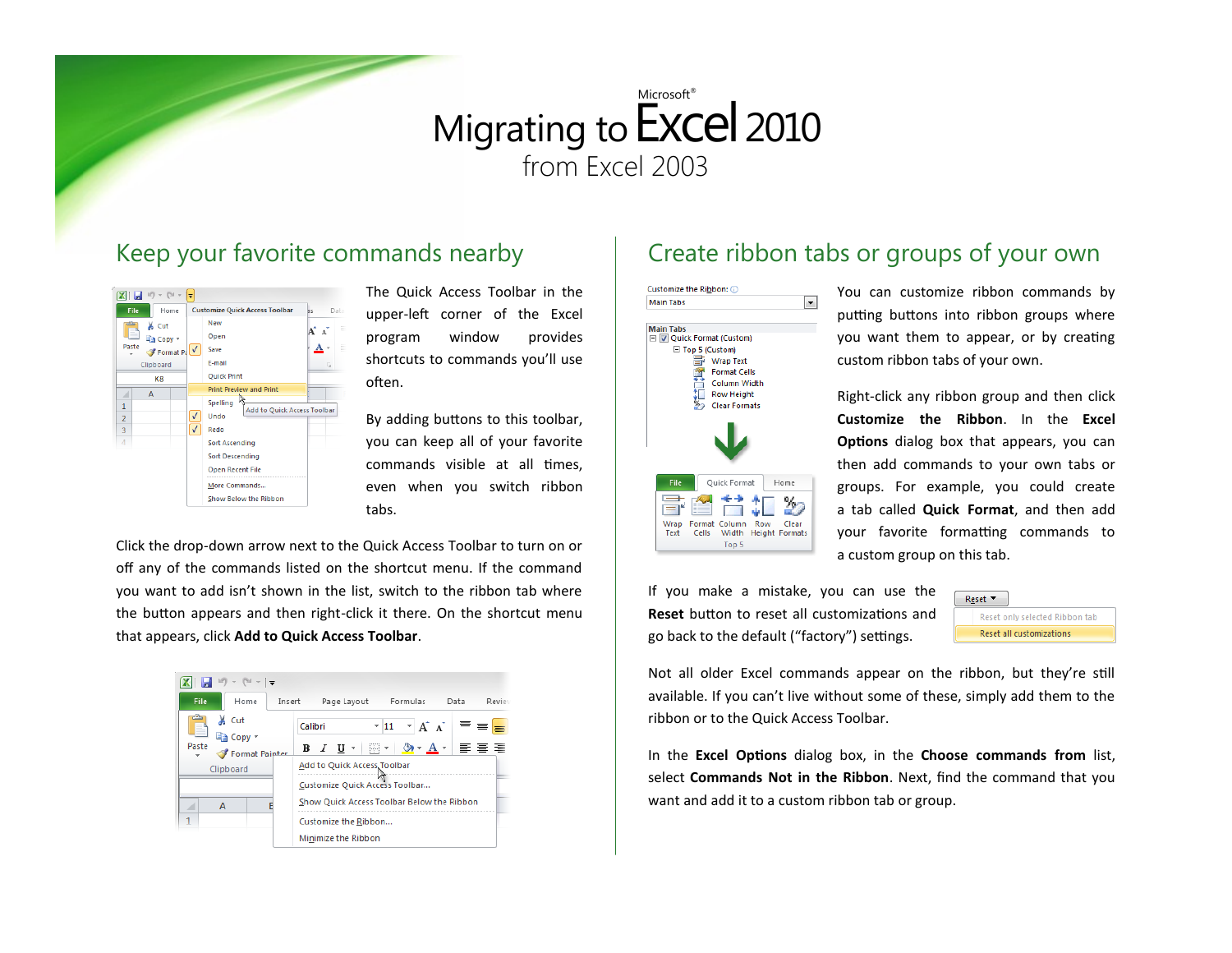### Introducing KeyTips

Excel 2010 provides shortcuts for the ribbon, called KeyTips, so you can quickly perform tasks without using your mouse.

| $\sim$                                   |                      |                                                              |                        |
|------------------------------------------|----------------------|--------------------------------------------------------------|------------------------|
| File<br>Home<br>Insert<br>p<br>н<br>Ν    | Page_Layout<br>P     | Data<br>Review<br>Formulas<br>M<br>А                         | V <u>iew</u><br>R<br>W |
| Cut<br>$\equiv$<br>Copy *                | Calibri<br>$=$ 11    | ≡<br>A<br>≡                                                  | 冨<br>s.,               |
| Paste<br>Format Painter<br>$\mathcal{P}$ | 開·<br>B I U<br>7. W. | $\mathcal{B} \cdot \mathbf{A} \cdot \mathbf{B} = \mathbf{B}$ | $-a$<br>◆三→三           |
| Clipboard<br>and a<br>Б                  | Font                 | <b>All Card</b><br>$\mathbb{I} \simeq$                       | Alignment              |

To make KeyTips appear on the ribbon, press the ALT key.

Next, to switch to a tab on the ribbon using your keyboard, press the key of the letter displayed under that tab. In the example shown above, you would press N to open the **Insert** tab, P to open the **Page Layout** tab, M to open the **Formulas** tab, and so on.

Once you've switched to a ribbon tab in this way, all available KeyTips for that tab appear on the screen. You can then finish the sequence by pressing the final key (or keys) for the command you want to use.

To go back one level while in a sequence, press the ESC key. Doing so multiple times in a row cancels KeyTips mode.

### Do keyboard shortcuts still work?

Keyboard shortcuts from Excel 2003 are still available in Excel 2010. If you know a shortcut sequence, go ahead and type it. For example, CTRL+C still copies selected information to the Clipboard, CTRL+S still opens the **Save As** dialog box, ALT+F11 still opens the Microsoft Visual Basic for Applications (VBA) editor, and so on.

If you begin typing an ALT accelerator key sequence, a box pops up:



If you know the entire sequence that you want, go ahead and finish typing it. For example, pressing ALT, T, O in succession opens the **Excel Options** dialog box (formerly Tools | Options). Similarly, pressing ALT, T, I opens the **Add-ins** dialog box (formerly Tools | Add-ins), and so on.

If you don't remember (or never learned) any ALT key sequences, press the ESC key to cancel and use KeyTips instead.

To see a full list of supported keyboard shortcuts in Excel 2010, press **F1** to open Help, and then search for "keyboard shortcuts."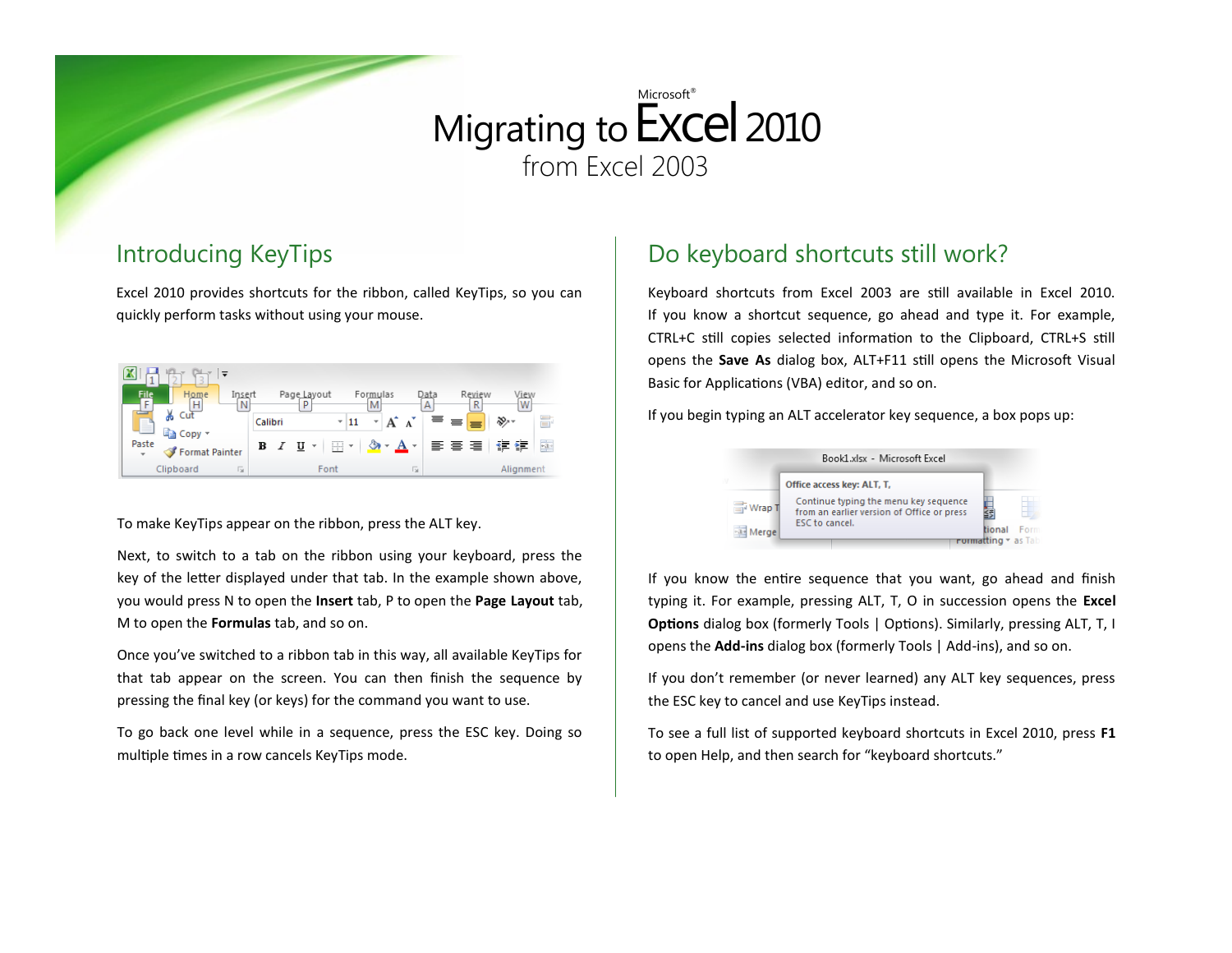### How to work with people who don't yet have Excel 2010

Excel 2010 (and Excel 2007) workbooks use a new file format for saving files. If people you work with are using different versions of Excel, don't worryyou can still open and edit older workbooks in Excel 2010, and share your files with people who don't yet have Excel 2010.

| In Excel 2010                                            | <b>What happens?</b>                                                                                                                                                                                                                                                                                                                                                                                                                                                                                                                                                             | <b>What should I do?</b>                                                                                                                                                                                                                                                                                                                                                                                                                                                                                            |
|----------------------------------------------------------|----------------------------------------------------------------------------------------------------------------------------------------------------------------------------------------------------------------------------------------------------------------------------------------------------------------------------------------------------------------------------------------------------------------------------------------------------------------------------------------------------------------------------------------------------------------------------------|---------------------------------------------------------------------------------------------------------------------------------------------------------------------------------------------------------------------------------------------------------------------------------------------------------------------------------------------------------------------------------------------------------------------------------------------------------------------------------------------------------------------|
| You open a workbook that was<br>created with Excel 2003. | In the Excel 2010 program window, you'll see the words [Compatibility Mode] next to the<br>file name on the title bar.<br>Sales Analysis.xls [Compatibility Mode] - Microsoft Excel<br>This tells you that even though you're in Excel 2010, you're still technically working in the<br>earlier file format, and that you won't be able to use Excel 2010 features like sparklines<br>and larger row and column limits until you convert the file to the 2010 file format.                                                                                                       | To exit Compatibility Mode and convert the 2003 file to the<br>new Excel 2010 format, click the File tab, click Info, and then<br>click Convert.<br>Before you convert your file, ask yourself if you need to<br>collaborate on your workbook with people who still use<br>Excel 2003 (or an even older version). If the answer is yes,<br>you may want to keep working in Compatibility Mode so<br>that you won't be tempted to use new features that aren't<br>supported in the older file format.                |
| You save your workbook as an<br>Excel 2010 file.         | If someone opens the workbook in Excel 2003, a prompt appears with a link to download<br>the free Compatibility Pack (provided that the latest patches and service packs are already<br>installed). The Compatibility Pack is required for Excel 2003 to open and interact with Excel<br>2010 workbooks.<br>If you've used new Excel 2010 features or formatting in your workbook, such as sparklines<br>or new types of conditional formatting icons, Excel 2003 users may see warnings about<br>unsupported features, or the formatting or feature may not appear in the file. | If you think that Excel 2003 users may need to interact with<br>your Excel 2010 workbook, you should run the Compatibility<br>Checker tool to make sure the file will work correctly for them.<br>To check for compatibility, click the File tab, click Info, click<br>Check for Issues, and then click Check Compatibility.<br>The tool tells you which new features in Excel 2010 aren't<br>supported in older versions. You can then decide whether to<br>remove these features to avoid warnings in Excel 2003. |
| You save your workbook as an<br>Excel 2003 file.         | If someone opens the workbook in Excel 2003, the workbook will open normally $-$ no<br>Compatibility Pack is required.<br>If you've used new Excel 2010 features or formatting in your workbook, such as sparklines<br>or new types of conditional formatting icons, Excel 2003 users may see warnings about<br>unsupported features, or the formatting or feature may not appear in the file.                                                                                                                                                                                   | You don't have to do anything, necessarily.<br>When you save your file in the older Excel 2003 file format,<br>the Compatibility Checker will run automatically and warn<br>you about any unsupported features. You can then make<br>any necessary design changes to the file.                                                                                                                                                                                                                                      |